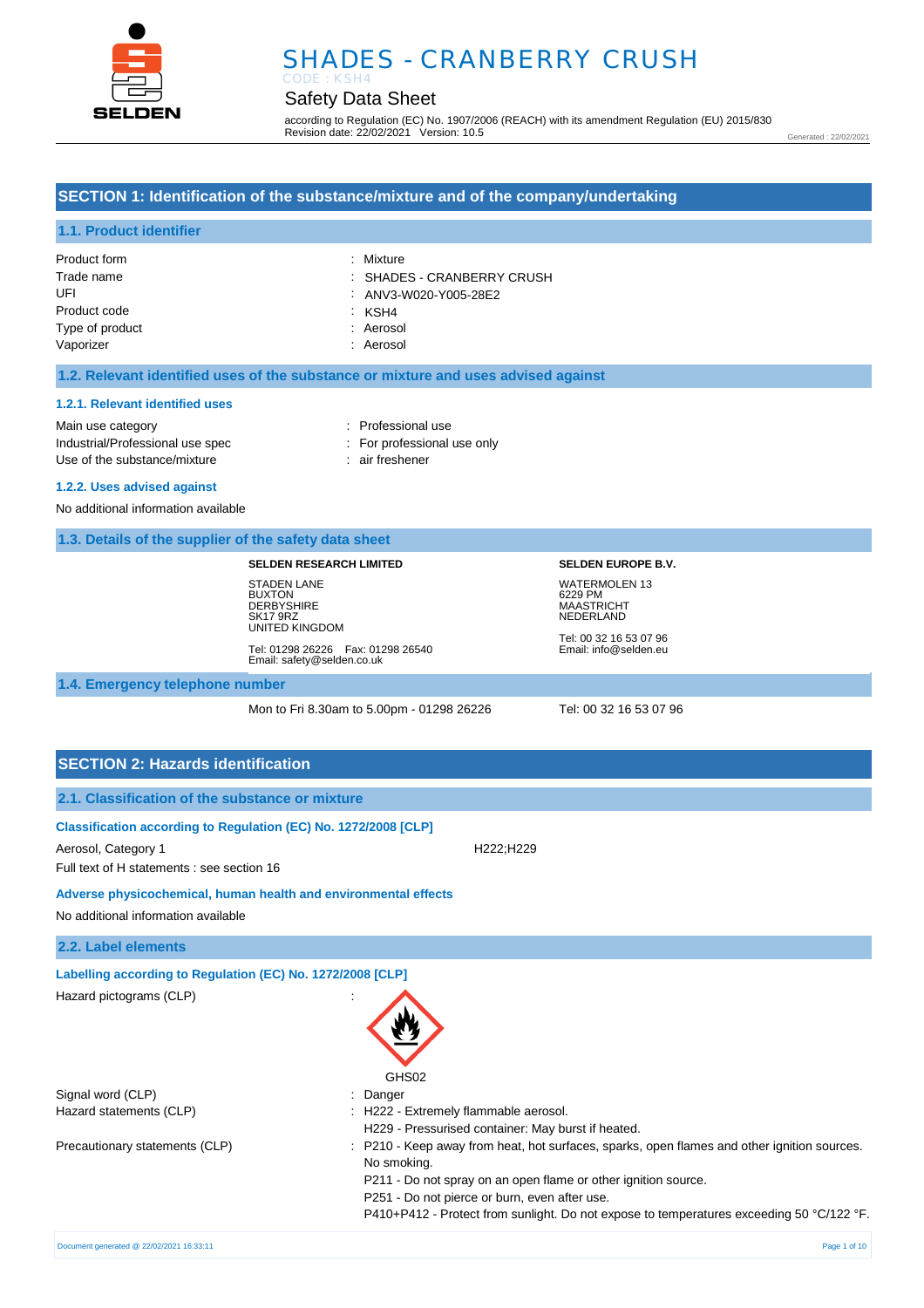### Safety Data Sheet

according to Regulation (EC) No. 1907/2006 (REACH) with its amendment Regulation (EU) 2015/830

#### **2.3. Other hazards**

No additional information available

### **SECTION 3: Composition/information on ingredients**

### **3.1. Substances**

#### Not applicable

### **3.2. Mixtures**

| <b>Name</b>                                                                                                    | <b>Product identifier</b>                                                                              | $\%$      | <b>Classification according to</b><br><b>Regulation (EC) No.</b><br>1272/2008 [CLP] |
|----------------------------------------------------------------------------------------------------------------|--------------------------------------------------------------------------------------------------------|-----------|-------------------------------------------------------------------------------------|
| propane<br>substance with national workplace exposure limit(s)<br>(IE)                                         | (CAS-No.) 74-98-6<br>(EC-No.) 200-827-9<br>(EC Index-No.) 601-003-00-5<br>(REACH-no) 01-2119486944-21  | $10 - 15$ | Flam. Gas 1A, H220                                                                  |
| butane<br>substance with national workplace exposure limit(s)<br>(IE, GB)                                      | (CAS-No.) 106-97-8<br>(EC-No.) 203-448-7<br>(EC Index-No.) 601-004-00-0<br>(REACH-no) 01-2119474691-32 | $5 - 10$  | Flam. Gas 1A, H220<br>Press, Gas                                                    |
| propan-2-ol; isopropyl alcohol; isopropanol<br>substance with national workplace exposure limit(s)<br>(IE, GB) | (CAS-No.) 67-63-0<br>(EC-No.) 200-661-7<br>(EC Index-No.) 603-117-00-0<br>(REACH-no) 01-2119457558-25  | $1 - 5$   | Flam. Lig. 2, H225<br>Eye Irrit. 2, H319<br>STOT SE 3, H336                         |

Product subject to CLP Article 1.1.3.7. The disclosure rules of the components is modified in this case. Full text of H-statements: see section 16

### **SECTION 4: First aid measures**

| 4.1. Description of first aid measures                           |                                                                                                                                                                                     |
|------------------------------------------------------------------|-------------------------------------------------------------------------------------------------------------------------------------------------------------------------------------|
| First-aid measures general                                       | : Get medical advice/attention if you feel unwell.                                                                                                                                  |
| First-aid measures after inhalation                              | : Remove person to fresh air and keep comfortable for breathing.                                                                                                                    |
| First-aid measures after skin contact                            | : Wash skin with plenty of water. Take off contaminated clothing.                                                                                                                   |
| First-aid measures after eye contact                             | : Rinse cautiously with water for several minutes. Remove contact lenses, if present and easy<br>to do. Continue rinsing. If eye irritation persists: Get medical advice/attention. |
| First-aid measures after ingestion                               | : Do NOT induce vomiting. Rinse mouth. Drink plenty of water. Get medical advice/attention.                                                                                         |
| 4.2. Most important symptoms and effects, both acute and delayed |                                                                                                                                                                                     |
| Symptoms/effects                                                 | : Not expected to present a significant hazard under anticipated conditions of normal use.                                                                                          |
| Symptoms/effects after inhalation                                | : High concentration of vapours may induce: headache, nausea, dizziness.                                                                                                            |
| Symptoms/effects after skin contact                              | : Repeated exposure may cause skin dryness or cracking.                                                                                                                             |
| Symptoms/effects after eye contact                               | : Causes eye irritation.                                                                                                                                                            |
| Symptoms/effects after ingestion                                 | : May cause a light irritation of the linings of the mouth, throat, and gastrointestinal tract.                                                                                     |

**4.3. Indication of any immediate medical attention and special treatment needed**

Treat symptomatically.

| <b>SECTION 5: Firefighting measures</b> |                                     |
|-----------------------------------------|-------------------------------------|
| 5.1. Extinguishing media                |                                     |
| Suitable extinguishing media            | : Carbon dioxide. Dry powder. Foam. |

Document generated @ 22/02/2021 16:33:11 Page 2 of 10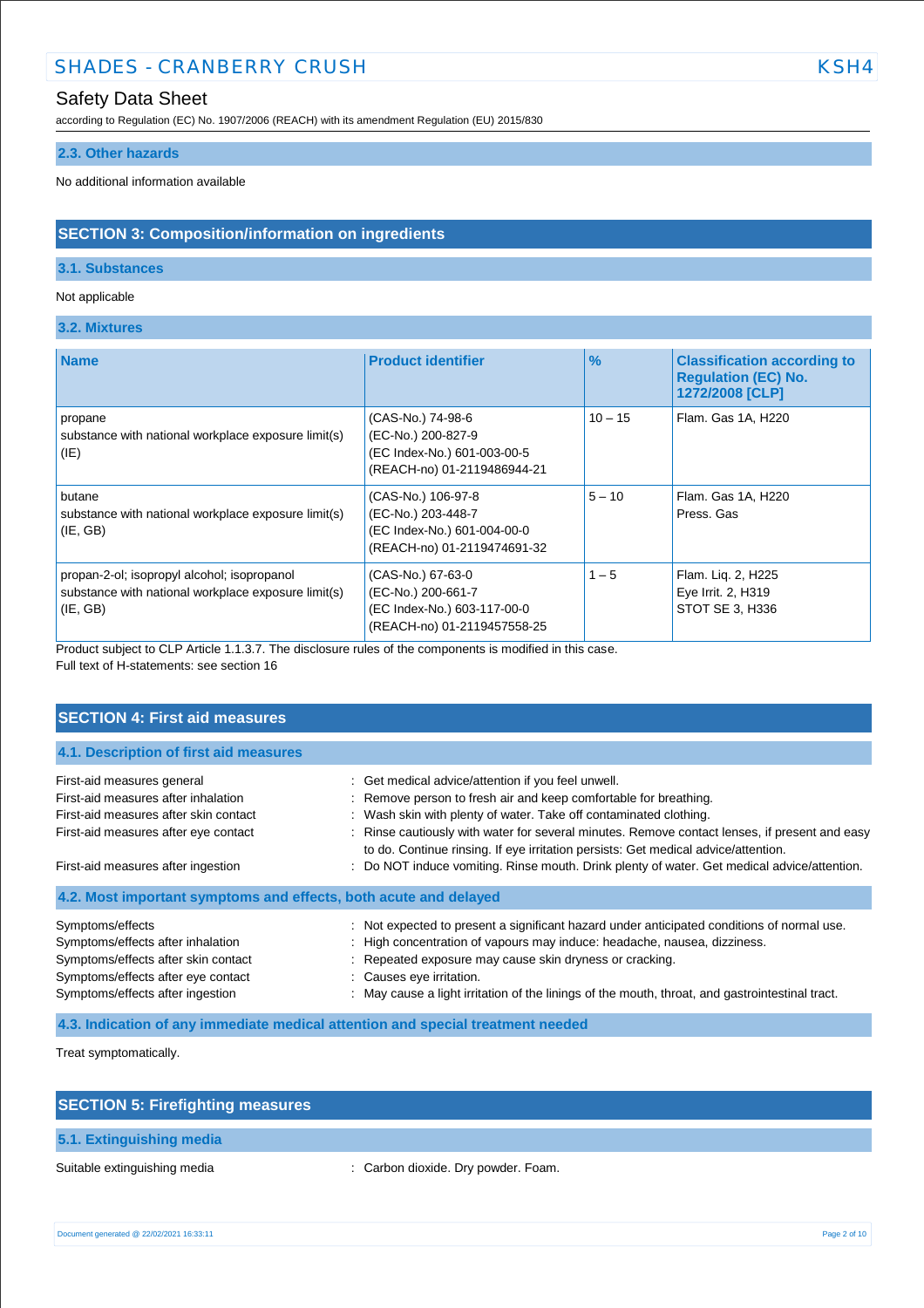### Safety Data Sheet

according to Regulation (EC) No. 1907/2006 (REACH) with its amendment Regulation (EU) 2015/830

| 5.2. Special hazards arising from the substance or mixture |                                                                     |  |
|------------------------------------------------------------|---------------------------------------------------------------------|--|
| Fire hazard<br>Explosion hazard                            | : Extremely flammable aerosol.<br>: Explosion risk in case of fire. |  |
| 5.3. Advice for firefighters                               |                                                                     |  |
| Firefighting instructions                                  | : Use water spray or fog for cooling exposed containers.            |  |

| <b>SECTION 6: Accidental release measures</b>                            |                                                                                                                |  |
|--------------------------------------------------------------------------|----------------------------------------------------------------------------------------------------------------|--|
| 6.1. Personal precautions, protective equipment and emergency procedures |                                                                                                                |  |
| General measures                                                         | : Remove ignition sources.                                                                                     |  |
| 6.1.1. For non-emergency personnel                                       |                                                                                                                |  |
| Emergency procedures                                                     | : Evacuate unnecessary personnel.                                                                              |  |
| 6.1.2. For emergency responders                                          |                                                                                                                |  |
| Protective equipment                                                     | : Use personal protective equipment as required.                                                               |  |
| <b>6.2. Environmental precautions</b>                                    |                                                                                                                |  |
| Avoid release to the environment.                                        |                                                                                                                |  |
| 6.3. Methods and material for containment and cleaning up                |                                                                                                                |  |
| For containment<br>Methods for cleaning up                               | Collect spillage.<br>Soak up spills with inert solids, such as clay or diatomaceous earth as soon as possible. |  |
| 6.4. Reference to other sections                                         |                                                                                                                |  |

For further information refer to section 8: "Exposure controls/personal protection". For further information refer to section 13.

| <b>SECTION 7: Handling and storage</b>                                                 |                                                                                                                                                                                         |  |
|----------------------------------------------------------------------------------------|-----------------------------------------------------------------------------------------------------------------------------------------------------------------------------------------|--|
| 7.1. Precautions for safe handling                                                     |                                                                                                                                                                                         |  |
| Additional hazards when processed<br>Precautions for safe handling<br>Hygiene measures | : Do not pierce or burn, even after use.<br>: Do not spray on an open flame or other ignition source.<br>: Do not eat, drink or smoke when using this product.                          |  |
| 7.2. Conditions for safe storage, including any incompatibilities                      |                                                                                                                                                                                         |  |
| Technical measures<br>Storage conditions                                               | : Does not require any specific or particular technical measures.<br>: Keep away from ignition sources. Protect from sunlight. Do not expose to temperatures<br>exceeding 50 °C/122 °F. |  |
| Incompatible products<br>Incompatible materials<br>Special rules on packaging          | : Oxidizing agent. Strong acids. Strong bases.<br>Direct sunlight. Heat sources. Sources of ignition.<br>: Keep only in original container.                                             |  |
| 7.3. Specific end use(s)                                                               |                                                                                                                                                                                         |  |

No additional information available

| <b>SECTION 8: Exposure controls/personal protection</b>          |              |  |  |
|------------------------------------------------------------------|--------------|--|--|
|                                                                  |              |  |  |
| 8.1. Control parameters                                          |              |  |  |
| 8.1.1 National occupational exposure and biological limit values |              |  |  |
| propane (74-98-6)                                                |              |  |  |
| <b>Ireland - Occupational Exposure Limits</b>                    |              |  |  |
| Local name                                                       | Propane      |  |  |
| Document generated @ 22/02/2021 16:33:11                         | Page 3 of 10 |  |  |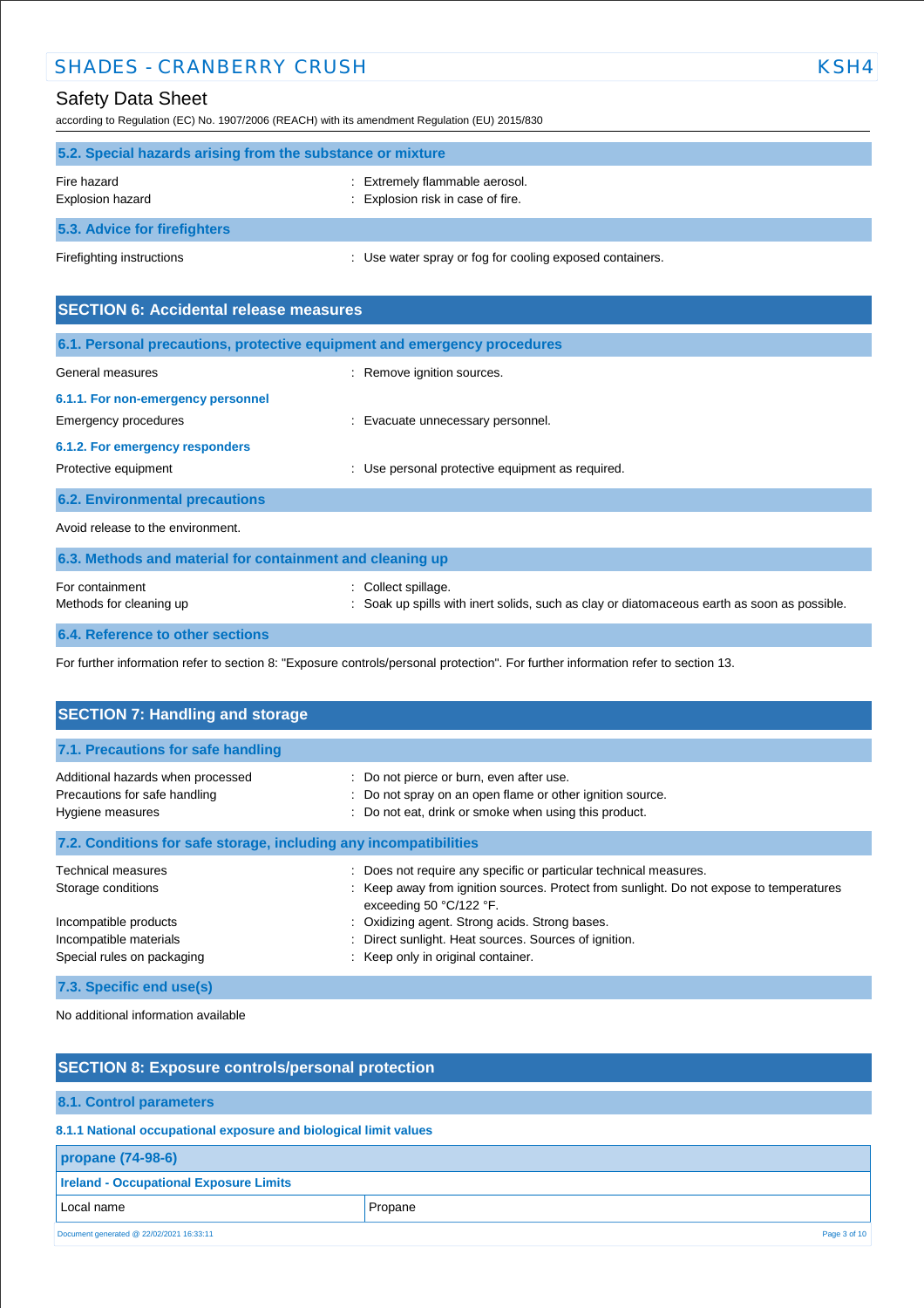according to Regulation (EC) No. 1907/2006 (REACH) with its amendment Regulation (EU) 2015/830

| propane (74-98-6) |            |  |
|-------------------|------------|--|
| OEL TWA [2]       | $1000$ ppm |  |
| Notes (IE)        | Asphx      |  |

| propan-2-ol; isopropyl alcohol; isopropanol (67-63-0) |                                                           |  |
|-------------------------------------------------------|-----------------------------------------------------------|--|
| <b>Ireland - Occupational Exposure Limits</b>         |                                                           |  |
| Local name                                            | Isopropyl alcohol                                         |  |
| OEL TWA [2]                                           | 200 ppm                                                   |  |
| OEL STEL [ppm]                                        | 400 ppm                                                   |  |
| Notes (IE)                                            | Sk                                                        |  |
| Regulatory reference                                  | Code of Practice for the Chemical Agents Regulations 2018 |  |
| <b>United Kingdom - Occupational Exposure Limits</b>  |                                                           |  |
| Local name                                            | Propan-2-ol                                               |  |
| WEL TWA (OEL TWA) [1]                                 | 999 mg/m <sup>3</sup>                                     |  |
| WEL TWA (OEL TWA) [2]                                 | 400 ppm                                                   |  |
| WEL STEL (OEL STEL)                                   | 1250 mg/m <sup>3</sup>                                    |  |
| WEL STEL (OEL STEL) [ppm]                             | 500 ppm                                                   |  |
| Regulatory reference                                  | EH40/2005 (Third edition, 2018). HSE                      |  |

| <b>butane (106-97-8)</b>                             |                                                                          |  |
|------------------------------------------------------|--------------------------------------------------------------------------|--|
| <b>Ireland - Occupational Exposure Limits</b>        |                                                                          |  |
| Local name                                           | <b>Butane</b>                                                            |  |
| OEL TWA [2]                                          | 1000 ppm                                                                 |  |
| <b>United Kingdom - Occupational Exposure Limits</b> |                                                                          |  |
| Local name                                           | <b>Butane</b>                                                            |  |
| WEL TWA (OEL TWA) [1]                                | 1450 mg/m <sup>3</sup>                                                   |  |
| WEL TWA (OEL TWA) [2]                                | 600 ppm                                                                  |  |
| <b>WEL STEL (OEL STEL)</b>                           | 1810 mg/m <sup>3</sup>                                                   |  |
| WEL STEL (OEL STEL) [ppm]                            | 750 ppm                                                                  |  |
| Remark (WEL)                                         | Carc, (only applies if Butane contains more than 0.1% of buta-1,3-diene) |  |

#### **8.1.2. Recommended monitoring procedures**

No additional information available

**8.1.3. Air contaminants formed** 

No additional information available

#### **8.1.4. DNEL and PNEC**

No additional information available

#### **8.1.5. Control banding**

No additional information available

**8.2. Exposure controls**

#### **8.2.1. Appropriate engineering controls**

No additional information available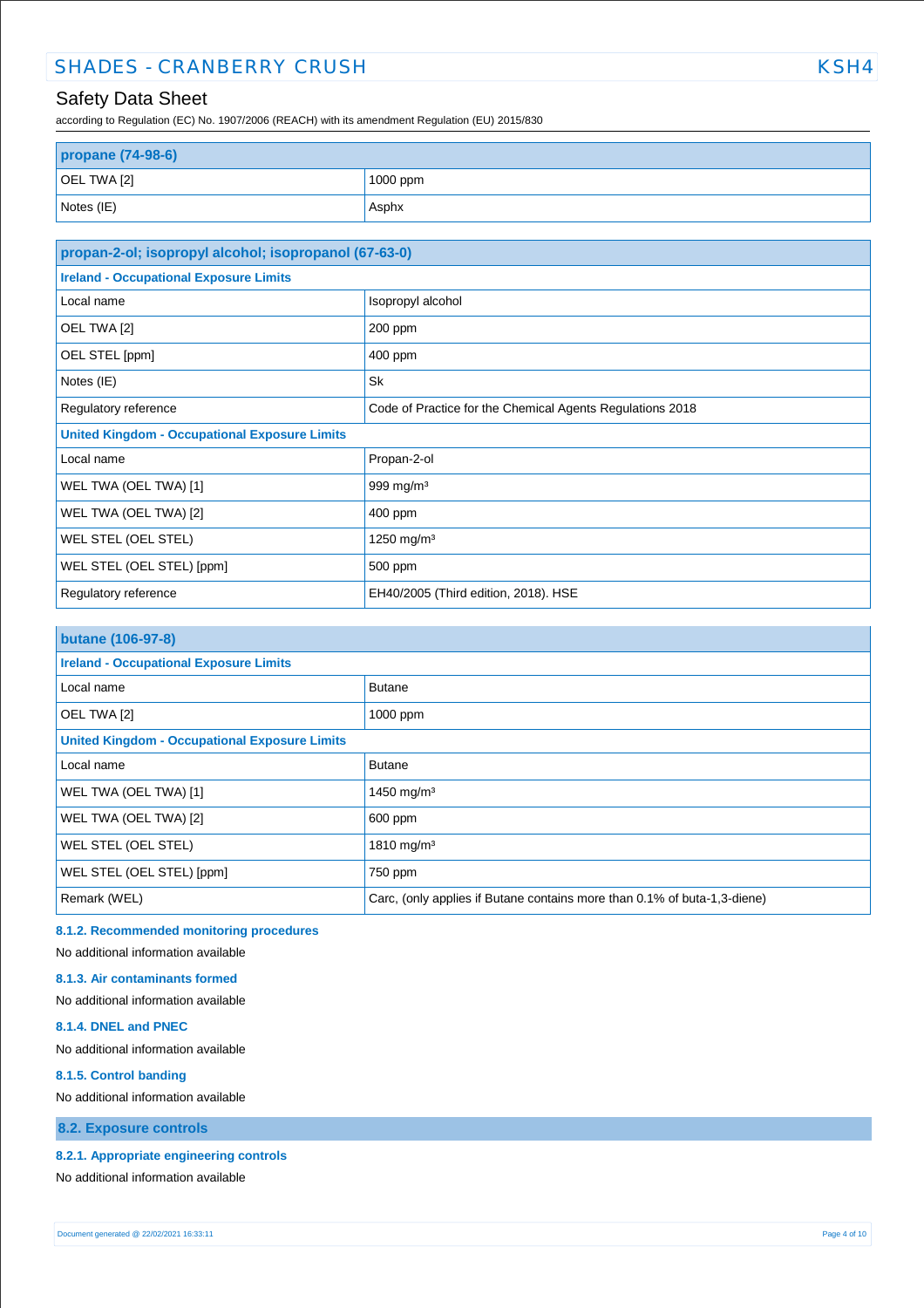### Safety Data Sheet

according to Regulation (EC) No. 1907/2006 (REACH) with its amendment Regulation (EU) 2015/830

#### **8.2.2. Personal protection equipment**

#### **8.2.2.1. Eye and face protection**

**Eye protection:**

Not required for normal conditions of use

#### **8.2.2.2. Skin protection**

#### **Skin and body protection:**

Not required for normal conditions of use

#### **Hand protection:**

In case of repeated or prolonged contact wear gloves

| Other skin protection<br>Materials for protective clothing: |  |
|-------------------------------------------------------------|--|
| Not required for normal conditions of use                   |  |
| 8.2.2.3. Respiratory protection                             |  |

# **Respiratory protection:**

Not required for normal conditions of use

### **8.2.2.4. Thermal hazards**

No additional information available

#### **8.2.3. Environmental exposure controls**

No additional information available

### **SECTION 9: Physical and chemical properties**

| Physical state                                  | Liquid            |
|-------------------------------------------------|-------------------|
| Appearance                                      | Aerosol.          |
| Colour                                          | Colourless.       |
| Odour                                           | pleasant fruity.  |
| Odour threshold                                 | No data available |
| рH                                              | 7                 |
| Relative evaporation rate (butylacetate=1)      | No data available |
| Melting point                                   | No data available |
| Freezing point                                  | No data available |
| Boiling point                                   | No data available |
| Flash point                                     | No data available |
| Auto-ignition temperature                       | No data available |
| Decomposition temperature                       | No data available |
| Flammability (solid, gas)                       | No data available |
| Vapour pressure                                 | No data available |
| Relative vapour density at 20 °C                | No data available |
| Relative density                                | 0.81              |
| Solubility                                      | No data available |
| Partition coefficient n-octanol/water (Log Pow) | No data available |
| Viscosity, kinematic                            | No data available |
| Viscosity, dynamic                              | No data available |
| Explosive properties                            | No data available |
| Oxidising properties                            | No data available |
|                                                 |                   |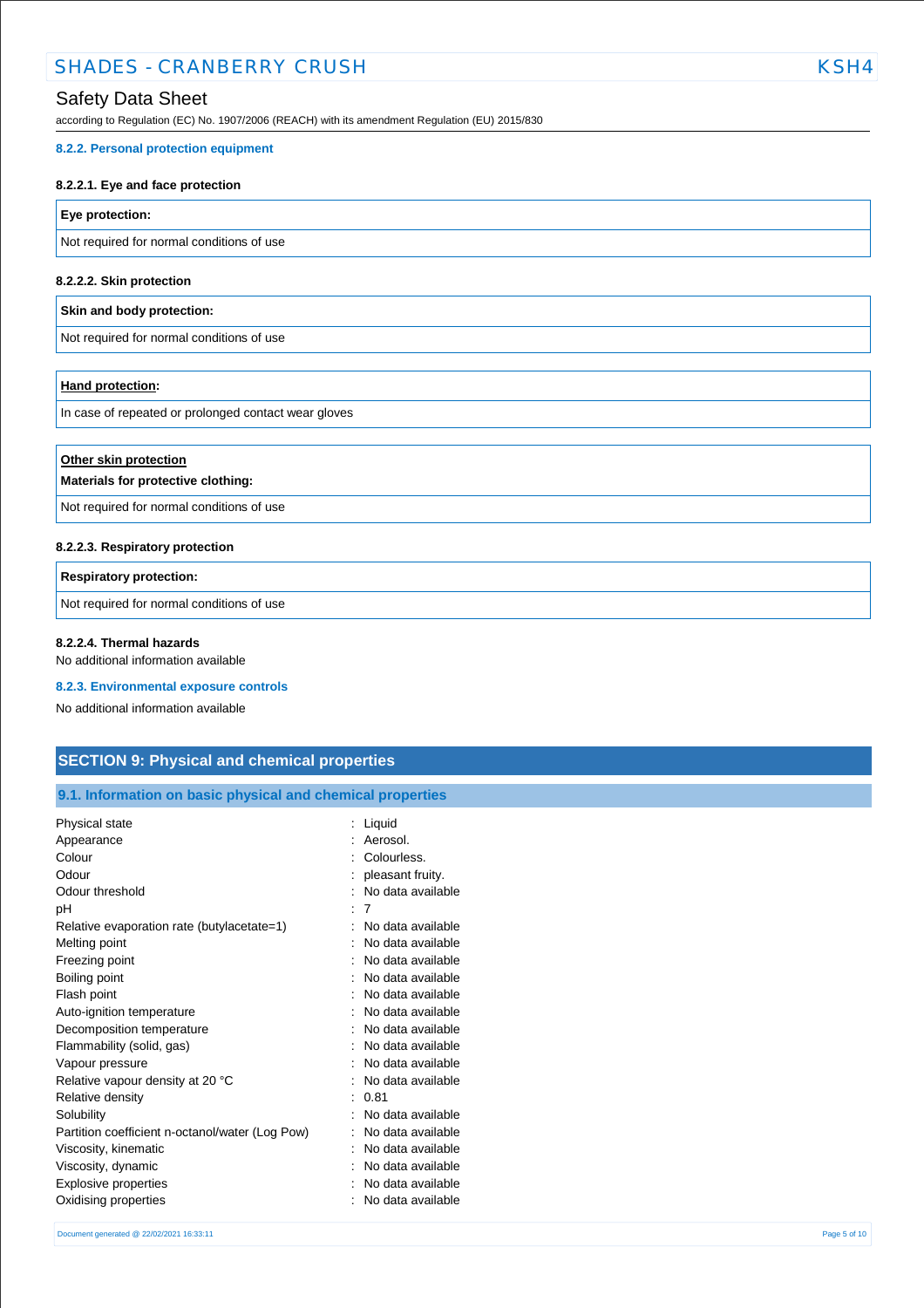| <b>SHADES - CRANBERRY CRUSH</b>                  |                                                                                                | KSH4 |
|--------------------------------------------------|------------------------------------------------------------------------------------------------|------|
| <b>Safety Data Sheet</b>                         | according to Regulation (EC) No. 1907/2006 (REACH) with its amendment Regulation (EU) 2015/830 |      |
| <b>Explosive limits</b>                          | : No data available                                                                            |      |
| 9.2. Other information                           |                                                                                                |      |
| No additional information available              |                                                                                                |      |
| <b>SECTION 10: Stability and reactivity</b>      |                                                                                                |      |
| 10.1. Reactivity                                 |                                                                                                |      |
| Pressurised container: May burst if heated.      |                                                                                                |      |
| 10.2. Chemical stability                         |                                                                                                |      |
| Stable under normal conditions.                  |                                                                                                |      |
| 10.3. Possibility of hazardous reactions         |                                                                                                |      |
| No additional information available              |                                                                                                |      |
| 10.4. Conditions to avoid                        |                                                                                                |      |
| Direct sunlight. Heat. Open flame.               |                                                                                                |      |
| 10.5. Incompatible materials                     |                                                                                                |      |
| No additional information available              |                                                                                                |      |
| 10.6. Hazardous decomposition products           |                                                                                                |      |
| No additional information available              |                                                                                                |      |
| <b>SECTION 11: Toxicological information</b>     |                                                                                                |      |
| 11.1 Information on toxicological effects        |                                                                                                |      |
| Acute toxicity (oral)<br>Acute toxicity (dermal) | Not classified<br>Not classified                                                               |      |

| Acute toxicity (inhalation)       | : Not classified          |
|-----------------------------------|---------------------------|
| Skin corrosion/irritation         | : Not classified<br>pH: 7 |
| Serious eye damage/irritation     | : Not classified<br>pH: 7 |
| Respiratory or skin sensitisation | : Not classified          |
| Germ cell mutagenicity            | : Not classified          |
| Carcinogenicity                   | : Not classified          |
| Reproductive toxicity             | Not classified<br>÷.      |
| STOT-single exposure              | : Not classified          |

| propan-2-ol; isopropyl alcohol; isopropanol |                                    |  |
|---------------------------------------------|------------------------------------|--|
| STOT-single exposure                        | May cause drowsiness or dizziness. |  |
| STOT-repeated exposure<br>$\sim$            | Not classified                     |  |
| Aspiration hazard                           | : Not classified                   |  |
| ABANDERBY AIR EREAUENER                     |                                    |  |

| <b>CRANBERRY AIR FRESHENER</b> |         |
|--------------------------------|---------|
| Vaporizer                      | Aerosol |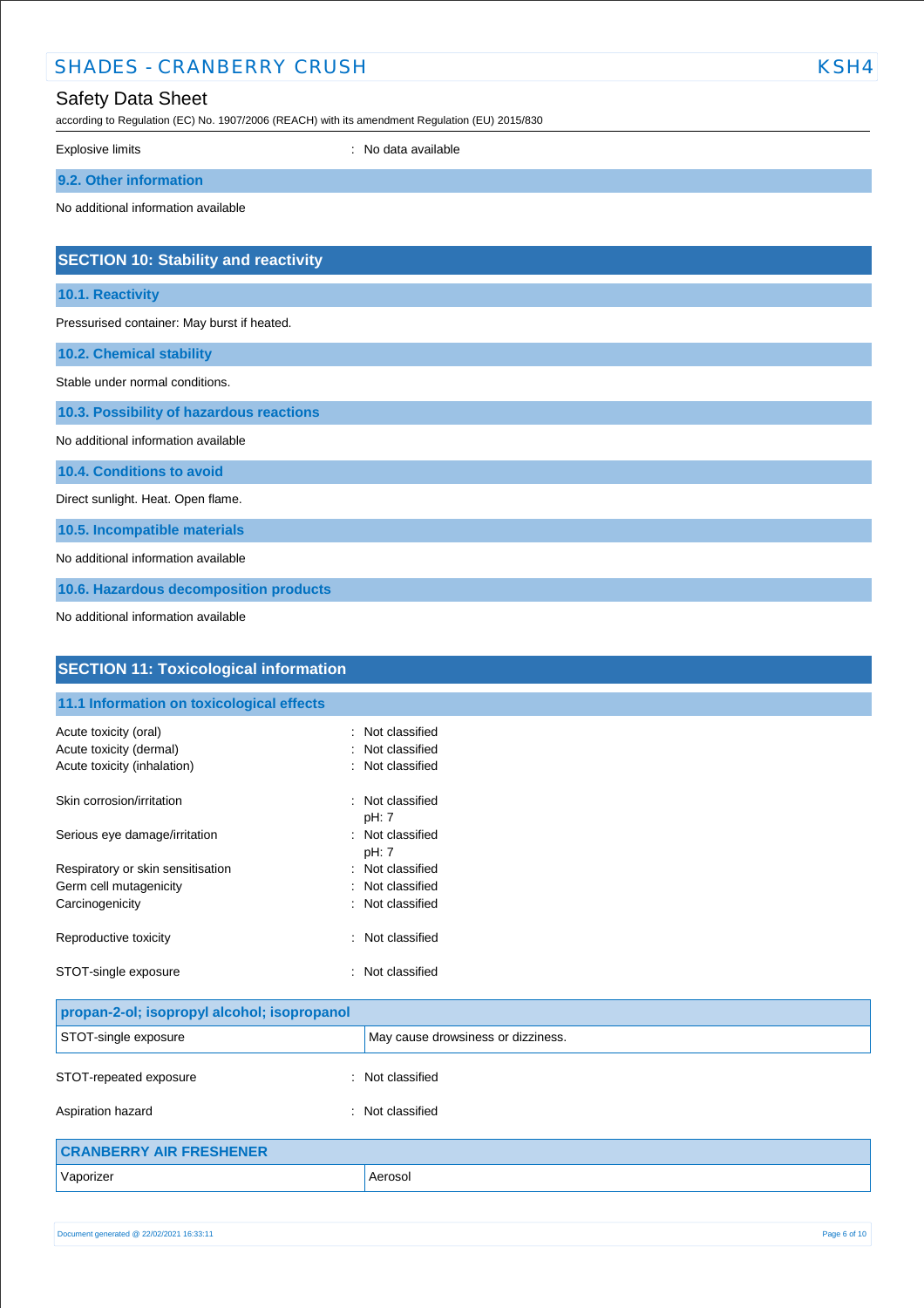### Safety Data Sheet

according to Regulation (EC) No. 1907/2006 (REACH) with its amendment Regulation (EU) 2015/830

| <b>SECTION 12: Ecological information</b>                                                                                   |                                      |  |
|-----------------------------------------------------------------------------------------------------------------------------|--------------------------------------|--|
| 12.1. Toxicity                                                                                                              |                                      |  |
| Hazardous to the aquatic environment, short-term<br>(acute)<br>Hazardous to the aquatic environment, long-term<br>(chronic) | : Not classified<br>: Not classified |  |
| propan-2-ol; isopropyl alcohol; isopropanol (67-63-0)                                                                       |                                      |  |
| LC50 - Fish [1]                                                                                                             | 9640 mg/l                            |  |
| EC50 - Other aquatic organisms [1]                                                                                          | 13299 mg/l waterflea                 |  |
| EC50 - Other aquatic organisms [2]                                                                                          | $> 1000$ mg/l                        |  |
| 12.2. Persistence and degradability                                                                                         |                                      |  |
| No additional information available                                                                                         |                                      |  |
| 12.3. Bioaccumulative potential                                                                                             |                                      |  |
| propan-2-ol; isopropyl alcohol; isopropanol (67-63-0)                                                                       |                                      |  |
| Partition coefficient n-octanol/water (Log Pow)                                                                             | 0.05                                 |  |
| 12.4. Mobility in soil                                                                                                      |                                      |  |

No additional information available

**12.5. Results of PBT and vPvB assessment**

No additional information available

**12.6. Other adverse effects**

No additional information available

| <b>SECTION 13: Disposal considerations</b> |  |  |
|--------------------------------------------|--|--|
|                                            |  |  |

**13.1. Waste treatment methods**

Product/Packaging disposal recommendations : Do not pierce or burn, even after use.

# **SECTION 14: Transport information**

In accordance with ADR / IMDG / IATA

| 14.1 UN number                                                                                                                                                                                                     |                                                                                                                                                      |              |
|--------------------------------------------------------------------------------------------------------------------------------------------------------------------------------------------------------------------|------------------------------------------------------------------------------------------------------------------------------------------------------|--------------|
| UN-No. (ADR)<br>UN-No. (IMDG)<br>UN-No. (IATA)                                                                                                                                                                     | : UN 1950<br>$:$ UN 1950<br>$:$ UN 1950                                                                                                              |              |
| 14.2. UN proper shipping name                                                                                                                                                                                      |                                                                                                                                                      |              |
| Proper Shipping Name (ADR)<br>Proper Shipping Name (IMDG)<br>Proper Shipping Name (IATA)<br>Transport document description (ADR)<br>Transport document description (IMDG)<br>Transport document description (IATA) | : AEROSOLS<br>: AEROSOLS<br>: Aerosols, flammable<br>: UN 1950 AEROSOLS, 2.1, $(D)$<br>: UN 1950 AEROSOLS, 2.1<br>: UN 1950 Aerosols, flammable, 2.1 |              |
| Document generated @ 22/02/2021 16:33:11                                                                                                                                                                           |                                                                                                                                                      | Page 7 of 10 |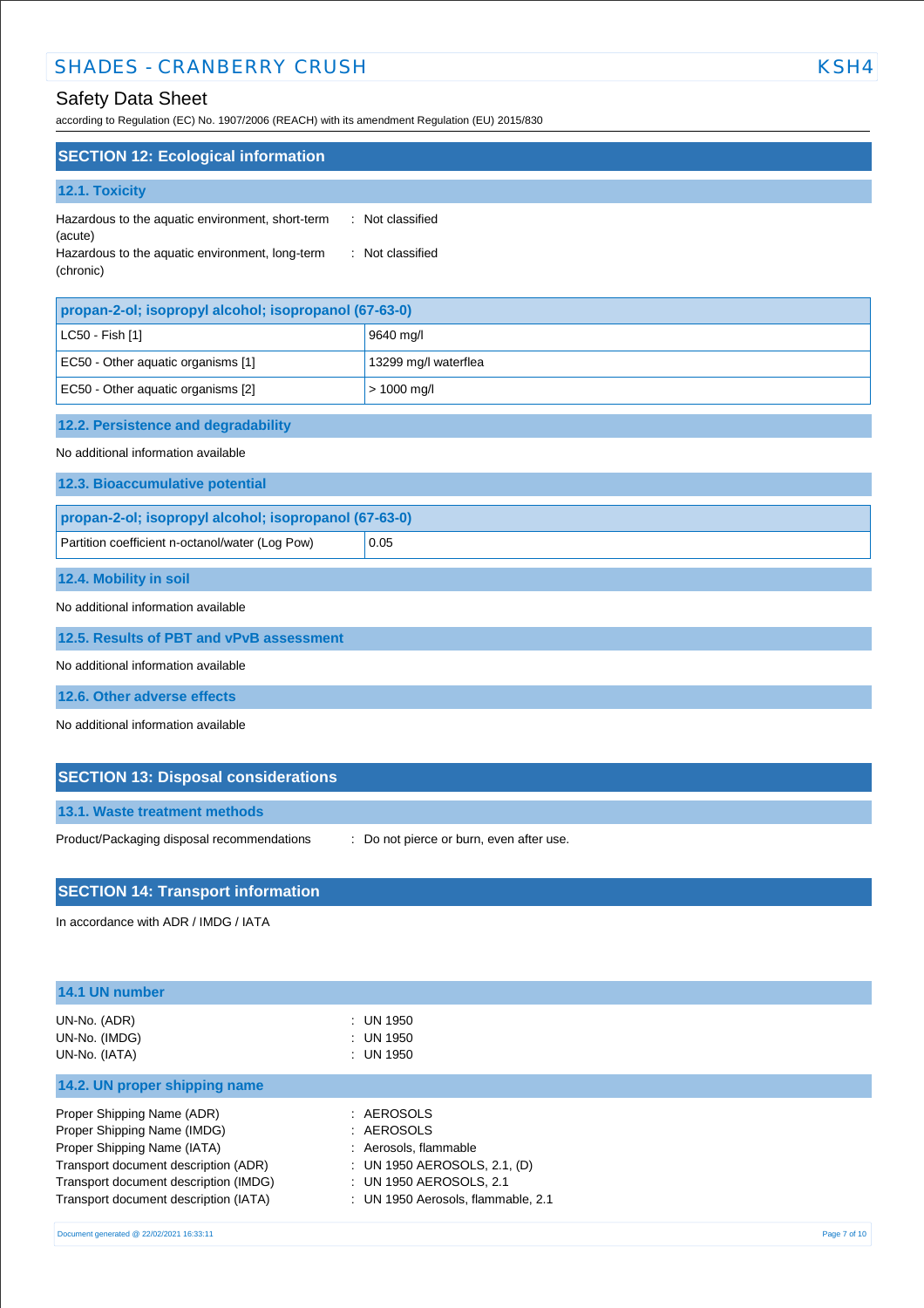## Safety Data Sheet

according to Regulation (EC) No. 1907/2006 (REACH) with its amendment Regulation (EU) 2015/830

| 14.3. Transport hazard class(es)                                                                                                                                                                                                                                                                                                                                                                                                                                                                                                                                                                     |                                                                                                                                                                                                           |
|------------------------------------------------------------------------------------------------------------------------------------------------------------------------------------------------------------------------------------------------------------------------------------------------------------------------------------------------------------------------------------------------------------------------------------------------------------------------------------------------------------------------------------------------------------------------------------------------------|-----------------------------------------------------------------------------------------------------------------------------------------------------------------------------------------------------------|
| <b>ADR</b><br>Transport hazard class(es) (ADR)<br>Danger labels (ADR)                                                                                                                                                                                                                                                                                                                                                                                                                                                                                                                                | $\therefore$ 2.1<br>: 2.1                                                                                                                                                                                 |
|                                                                                                                                                                                                                                                                                                                                                                                                                                                                                                                                                                                                      |                                                                                                                                                                                                           |
| <b>IMDG</b><br>Transport hazard class(es) (IMDG)<br>Danger labels (IMDG)                                                                                                                                                                                                                                                                                                                                                                                                                                                                                                                             | $\therefore$ 2.1<br>: 2.1                                                                                                                                                                                 |
|                                                                                                                                                                                                                                                                                                                                                                                                                                                                                                                                                                                                      |                                                                                                                                                                                                           |
| <b>IATA</b><br>Transport hazard class(es) (IATA)<br>Danger labels (IATA)                                                                                                                                                                                                                                                                                                                                                                                                                                                                                                                             | : 2.1<br>: 2.1                                                                                                                                                                                            |
|                                                                                                                                                                                                                                                                                                                                                                                                                                                                                                                                                                                                      |                                                                                                                                                                                                           |
| 14.4. Packing group                                                                                                                                                                                                                                                                                                                                                                                                                                                                                                                                                                                  |                                                                                                                                                                                                           |
| Packing group (ADR)<br>Packing group (IMDG)<br>Packing group (IATA)                                                                                                                                                                                                                                                                                                                                                                                                                                                                                                                                  | Not applicable<br>Not applicable<br>Not applicable                                                                                                                                                        |
| <b>14.5. Environmental hazards</b>                                                                                                                                                                                                                                                                                                                                                                                                                                                                                                                                                                   |                                                                                                                                                                                                           |
| Dangerous for the environment<br>Marine pollutant<br>Other information                                                                                                                                                                                                                                                                                                                                                                                                                                                                                                                               | : No<br>$\ddot{\cdot}$<br>No<br>: No supplementary information available                                                                                                                                  |
| 14.6. Special precautions for user                                                                                                                                                                                                                                                                                                                                                                                                                                                                                                                                                                   |                                                                                                                                                                                                           |
| <b>Overland transport</b><br>Classification code (ADR)<br>Special provisions (ADR)<br>Limited quantities (ADR)<br>Excepted quantities (ADR)<br>Packing instructions (ADR)<br>Special packing provisions (ADR)<br>Mixed packing provisions (ADR)<br>Transport category (ADR)<br>Special provisions for carriage - Packages (ADR)<br>Special provisions for carriage - Loading, unloading : CV9, CV12<br>and handling (ADR)<br>Special provisions for carriage - Operation (ADR)<br>Tunnel restriction code (ADR)<br><b>Transport by sea</b><br>Special provisions (IMDG)<br>Limited quantities (IMDG) | : 5F<br>: 190, 327, 344, 625<br>: 11<br>E <sub>0</sub><br>÷.<br>: P207, LP200<br>: PP87, RR6, L2<br>:MP9<br>$\therefore$ 2<br>: V14<br>$\therefore$ S2<br>: D<br>: 63, 190, 277, 327, 344, 959<br>: SP277 |
| Excepted quantities (IMDG)<br>Packing instructions (IMDG)<br>Special packing provisions (IMDG)                                                                                                                                                                                                                                                                                                                                                                                                                                                                                                       | $\therefore$ EO<br>: P207, LP200<br>: PP87, L2                                                                                                                                                            |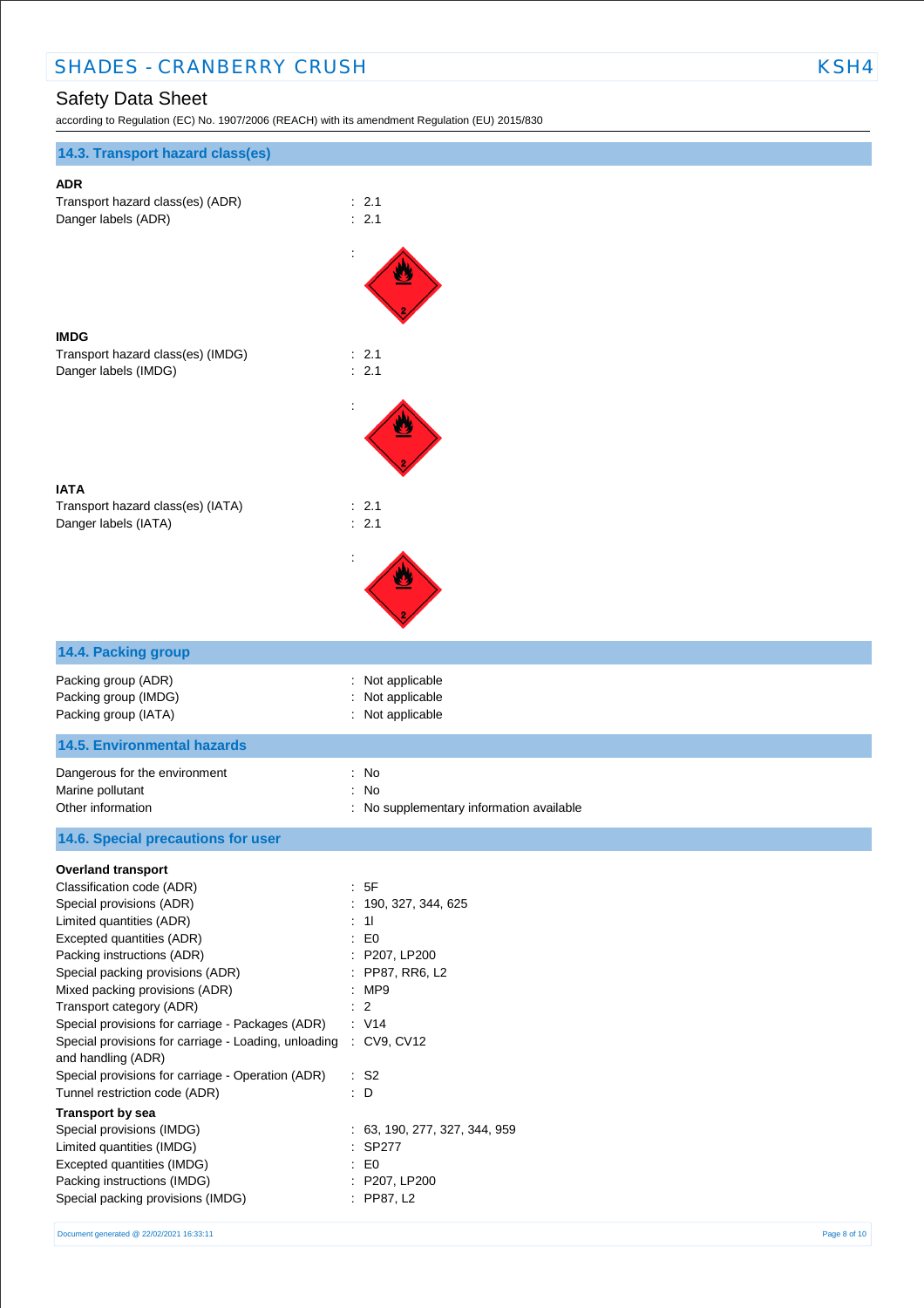### Safety Data Sheet

according to Regulation (EC) No. 1907/2006 (REACH) with its amendment Regulation (EU) 2015/830

| EmS-No. (Fire)                               | F.D                |
|----------------------------------------------|--------------------|
| EmS-No. (Spillage)                           | : SU               |
| Stowage category (IMDG)                      | : None             |
| Air transport                                |                    |
| PCA Excepted quantities (IATA)               | : E0               |
| PCA Limited quantities (IATA)                | $:$ Y203           |
| PCA limited quantity max net quantity (IATA) | $: 30$ kgG         |
| PCA packing instructions (IATA)              | : 203              |
| PCA max net quantity (IATA)                  | : 75kg             |
| CAO packing instructions (IATA)              | : 203              |
| CAO max net quantity (IATA)                  | : 150kg            |
| Special provisions (IATA)                    | : A145, A167, A802 |
| ERG code (IATA)                              | : 10L              |
|                                              |                    |

**14.7. Transport in bulk according to Annex II of Marpol and the IBC Code**

IBC code : Not applicable.

### **SECTION 15: Regulatory information**

**15.1. Safety, health and environmental regulations/legislation specific for the substance or mixture**

#### **15.1.1. EU-Regulations**

Contains no REACH substances with Annex XVII restrictions

Contains no substance on the REACH candidate list

Contains no REACH Annex XIV substances

Contains no substance subject to Regulation (EU) No 649/2012 of the European Parliament and of the Council of 4 July 2012 concerning the export and import of hazardous chemicals.

Contains no substance subject to Regulation (EU) No 2019/1021 of the European Parliament and of the Council of 20 June 2019 on persistent organic pollutants

#### **15.1.2. National regulations**

No additional information available

**15.2. Chemical safety assessment**

No additional information available

### **SECTION 16: Other information**

| Full text of H- and EUH-statements: |                                                                        |  |
|-------------------------------------|------------------------------------------------------------------------|--|
| Eye Irrit. 2                        | Serious eye damage/eye irritation, Category 2                          |  |
| Flam. Gas 1A                        | Flammable gases, Category 1A                                           |  |
| Flam. Liq. 2                        | Flammable liquids, Category 2                                          |  |
| Press. Gas                          | Gases under pressure                                                   |  |
| STOT SE 3                           | Specific target organ toxicity - Single exposure, Category 3, Narcosis |  |
| H <sub>220</sub>                    | Extremely flammable gas.                                               |  |
| H <sub>222</sub>                    | Extremely flammable aerosol.                                           |  |
| H <sub>225</sub>                    | Highly flammable liquid and vapour.                                    |  |
| H <sub>229</sub>                    | Pressurised container: May burst if heated.                            |  |
| H319                                | Causes serious eye irritation.                                         |  |
| H336                                | May cause drowsiness or dizziness.                                     |  |